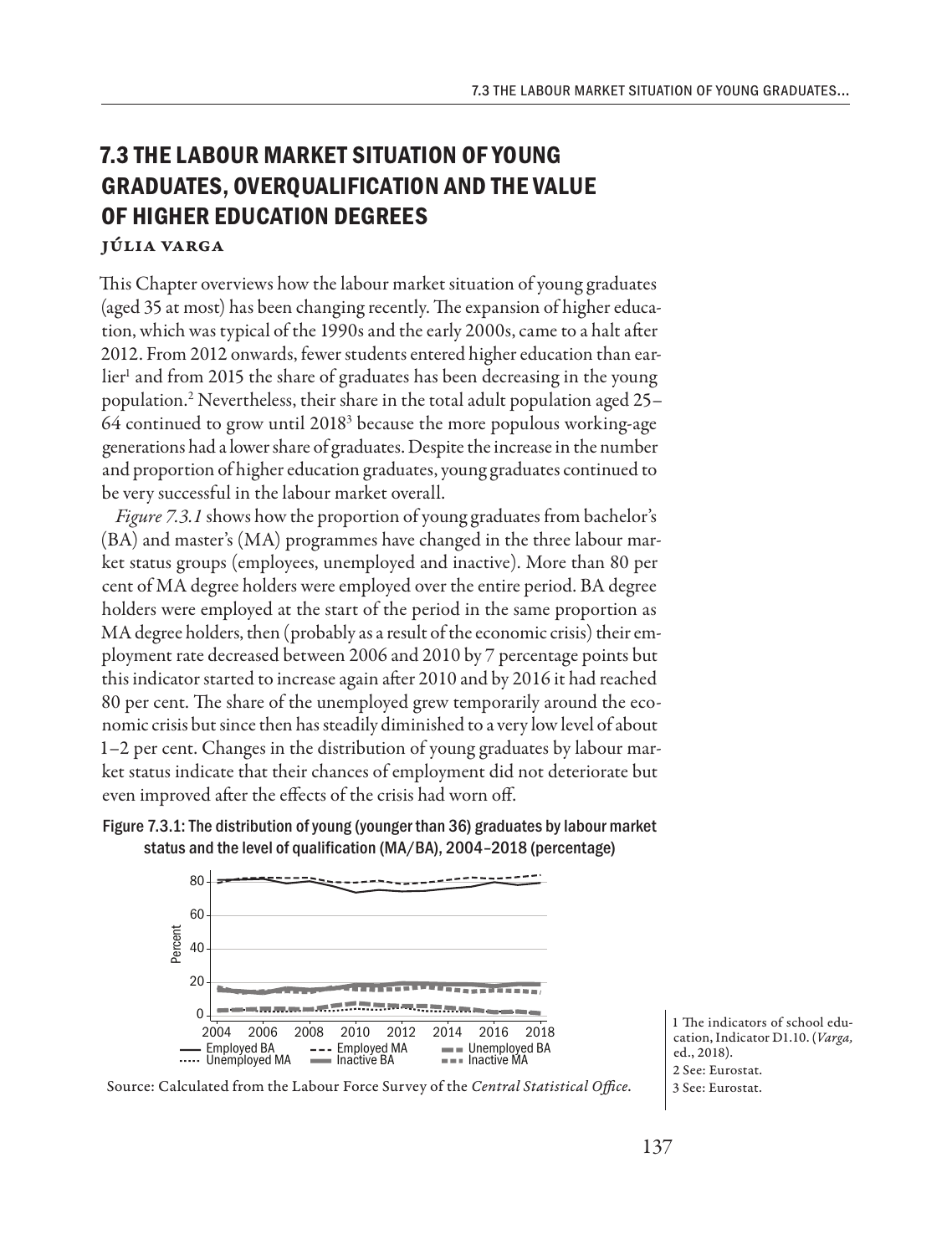Another key indicator of labour market success is wage return. Young graduates realized very high wage returns on average. The average wage return of BA/college degree holders younger than 36, *compared with those with a lowersecondary qualification* was 130–140 per cent at the beginning of the period.4 It decreased between 2010 and 2012 then started to increase and returned to the earlier high level, suggesting that the temporary decline was probably due to the economic crisis. The average wage return of MA degree holders only slightly changed between 2003 and 2016: it ranged between 200–220 per cent.<sup>5</sup>

The average change in the wage return is driven by various trends: it may be a result of returns at all points of the wage distribution changing similarly or also because primarily the well-paid and badly paid graduates experience changes in their wage returns.

*Figure 7.3.2* presents changes, over time, in the wage returns (the estimated parameters of the quantile regressions) $^6$  of young BA and MA degree holders *compared with those with an upper-secondary qualification* (*Matura*). Quantile regressions were run for various points of the wage distribution for each year between 2006 and 2016. Wage returns were estimated for each point of the wage distribution by quantile regression method.7 The Figure shows changes in the wage returns estimated at the  $10<sup>th</sup>$ ,  $25<sup>th</sup>$ ,  $50<sup>th</sup>$ ,  $75<sup>th</sup>$  and the  $90<sup>th</sup>$  percentiles between 2006 and 2016.





Source: Calculated from data from the Wage Survey.

Differences within the educational attainment groups increased between 2008 and 2012 and returns in the various percentiles diverged during this period. The return realized by the best-paid graduates belonging to the 90<sup>th</sup> and 75th percentile did not change; however, it declined at other points of the distribution: the decrease was increasingly conspicuous towards the bottom. The previously lagging percentiles started to catch up with returns measured at the top of the distribution after 2012, except for the lowest, the  $10<sup>th</sup>$  percentile. The wage return of the bottom ten percentage diminished steadily

4 The indicators of school education, Indicator D2.2., D2.8. (*Varga,* ed., 2018).

5 The indicators of school education, Indicator D2.8., Table D2.8.2. (*Varga,* ed., 2018).

6 Quantile regression estimates were based on a subsample of the Wage Survey containing those with at least an uppersecondary qualification (Matura). The dependent variable was the logarithm of earnings, while the explanatory variables were qualification categories as well as potential labour market experience and its square and a binary variable for gender. 7 See for example *Chamberlain* (1994), *Martins–Pereira* (2004).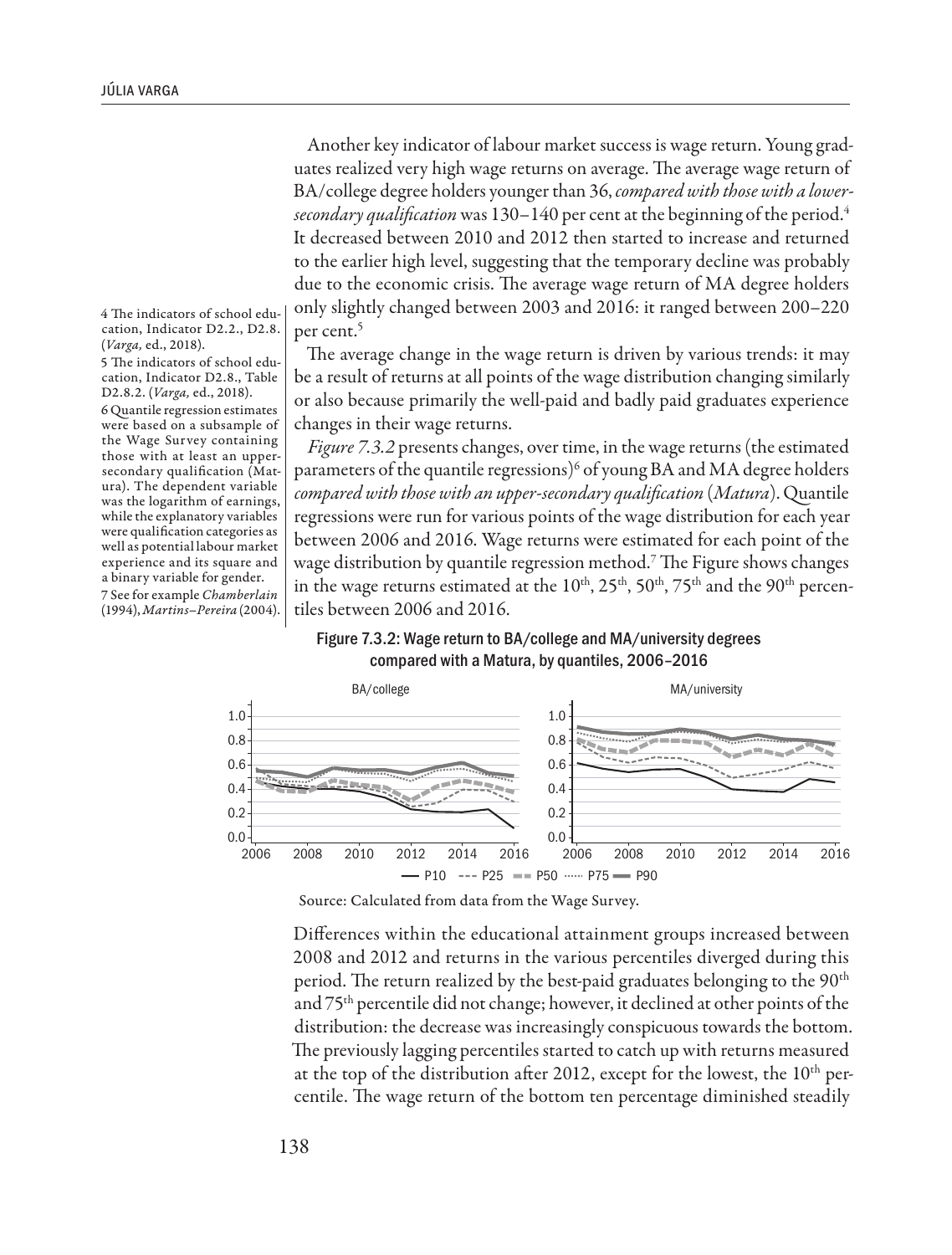and to a large extent after 2012: from about 50 per cent in 2006 to below 10 per cent in 2016. The wage return of MA degree holders slightly dropped as a result of the crisis at the bottom of the distribution, at the 10<sup>th</sup> and 25<sup>th</sup> percentile, although it started to improve again at the 25<sup>th</sup> percentile after 2012 and at the 10<sup>th</sup> percentile after 2014.

The wage return of youth with either a BA or MA qualification at the top of the distribution, belonging to the  $75<sup>th</sup>$  and  $90<sup>th</sup>$  percentile, was high throughout the period, whereas the return of those belonging to the 50<sup>th</sup> and 25<sup>th</sup> percentile temporarily declined for a few years, probably as a result of the crisis, then started to grow again and returned to earlier levels. The bottom ten per cent of BA degree holders, however, permanently fell behind the other groups. This may be due to skills, differences in the quality of higher education institutions and departments or mismatch problems. It is possible that some young graduates can only find a job which does not require a higher education qualification.

However, it is not easy to determine which jobs are for higher education graduates. There are three methods in use. The first create categories based on the subjective judgement of graduates, relying on interviews. Since there is no long time series of this available, we did not apply this method.

The second method classifies occupations into categories of graduate and other occupations according to their task content. Occupational classification systems, such as the international ISCO system<sup>8</sup> or the Hungarian Standard Classification of Occupations (HSCO), are also based on this; they consider the content of the actual activity undertaken in an occupation and the key criterion for grouping is the level of expertise, knowledge and skills necessary to follow an occupation.

*Figure 7.3.3* shows how the proportion of young graduates changed in the groups formed using HSCO categories.<sup>9</sup> Those working in the groups of trade, agriculture, industry, semi-skilled and unskilled work of the Figure are very likely to work in occupations not requiring a degree. Those belonging to the first three groups (managers; professionals; other professionals) obviously work in occupations requiring a higher education degree. It is difficult to judge what qualification the group "office and management (customer services)" requires since it contains heterogeneous occupations in terms of qualification requirements and therefore they are possible to hold with various qualifications.

Changes in the proportions of workers within the occupational groups do not indicate that MA degree holders cannot find a job in occupations requiring a higher education qualification. Among BA degree holders, however, the share of those working in semi-skilled or unskilled jobs increased to 10 per cent after 2011, which suggests that 10–15 per cent of these young graduates do not find a job suitable to their qualifications.

8 See: ILO.

9 Occupations were classified into six groups on the basis of the main categories of the Hungarian Standard Classification of Occupations (HSCO): 1) occupations in HSCO category 1 containing managers, senior officials of public administration and interest organisations, legislators; 2) HSCO category 2: professionals – occupations requiring the autonomous use of higher education qualifications; 3) HSCO category 3: occupations with other higher education or upper-secondary qualifications, 4) HSCO category 4: office and management (customer service) occupations; 5) HSCO categories 5, 6 and 7: occupations mostly with upper-secondary qualifications – commercial, services, agricultural, forestry, industry and construction industry; 6) HSCO categories 7 and 8: semi-skilled and unskilled occupations.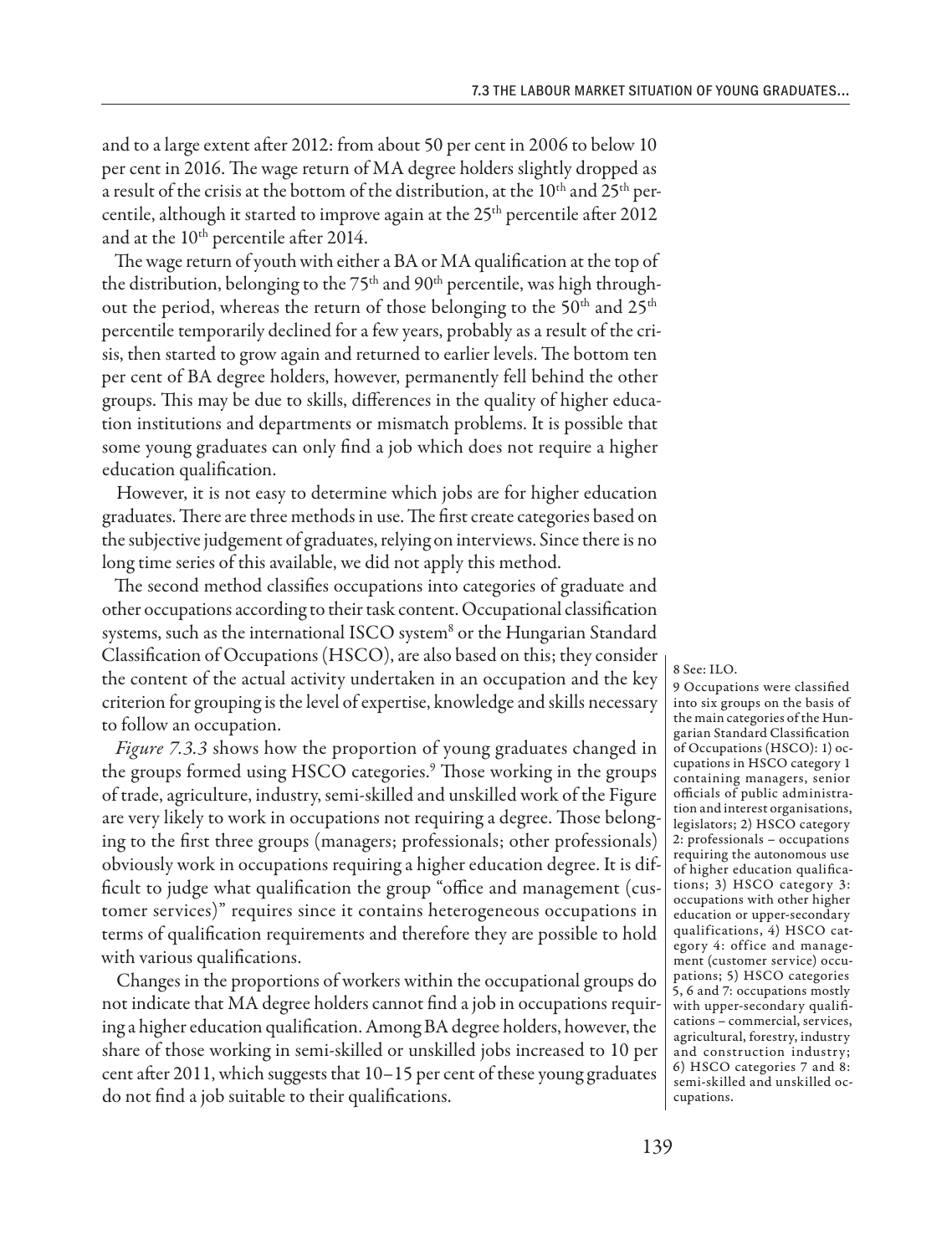

Figure 7.3.3: The proportions of those employed in occupational groups among young graduates, by qualification level, 2004–2018 (percentage)

Clerical support workers --- Sales workers, agricultural, and industrial workers  $-$  Plant and machine operators, and assemblers, elementary occupations Source: Calculated from the Labour Force Survey of the *Central Statistical Office*.

> It is often misleading to examine changes in the proportions of employees in graduate and "non-graduate" jobs based on occupational classification systems, on the one hand, because there may be diverse requirements even within occupations, and on the other hand because they are rarely updated, as that is an extremely time-consuming process. At the same time, the task content of occupations changes constantly, for example as a result of technological changes or changes in the labour supply, therefore the "required" qualification level also changes regularly.

> The third method used for defining the qualification level required for an occupation addresses the above problem by assessing the qualification distribution of actual jobholders in occupation and its certain value or its mean (*Verdugo–Verdugo,* 1988) or mode (*Duncan–Hoffman,* 1981, *Mendes de Oliveira et al,* 2000, *Galasi*, 2004, 2008) is regarded as the qualification necessary for the occupation. Nevertheless, the fit measured by this method may also be distorted because the actual occupation–qualification matches observed are partly due to supply and demand and do not only reflect qualification requirements and changes thereof.

> Based on calculations relying on actual occupation–qualification matches,  $10$ *Figure 7.3.4* presents changes in the proportions of well-matched, underqualified and, in the case of BA/college degree holders, overqualified graduates of

10 The estimates regarded modal educational attainment as required qualification. Required qualification was defined by differentiating between BA/ college and MA/university degrees for four-digit occupational groups for each year. In the case of multimodal distributions the higher qualification was regarded as required qualification. We assessed whether young people with a higher education degree have the required, higher or lower qualification and based on this we determined if someone has adequate qualification (works in a well-matched occupation), is overqualified or underqualified. (MA graduates cannot be regarded as underqualified, since this is the highest qualification category.)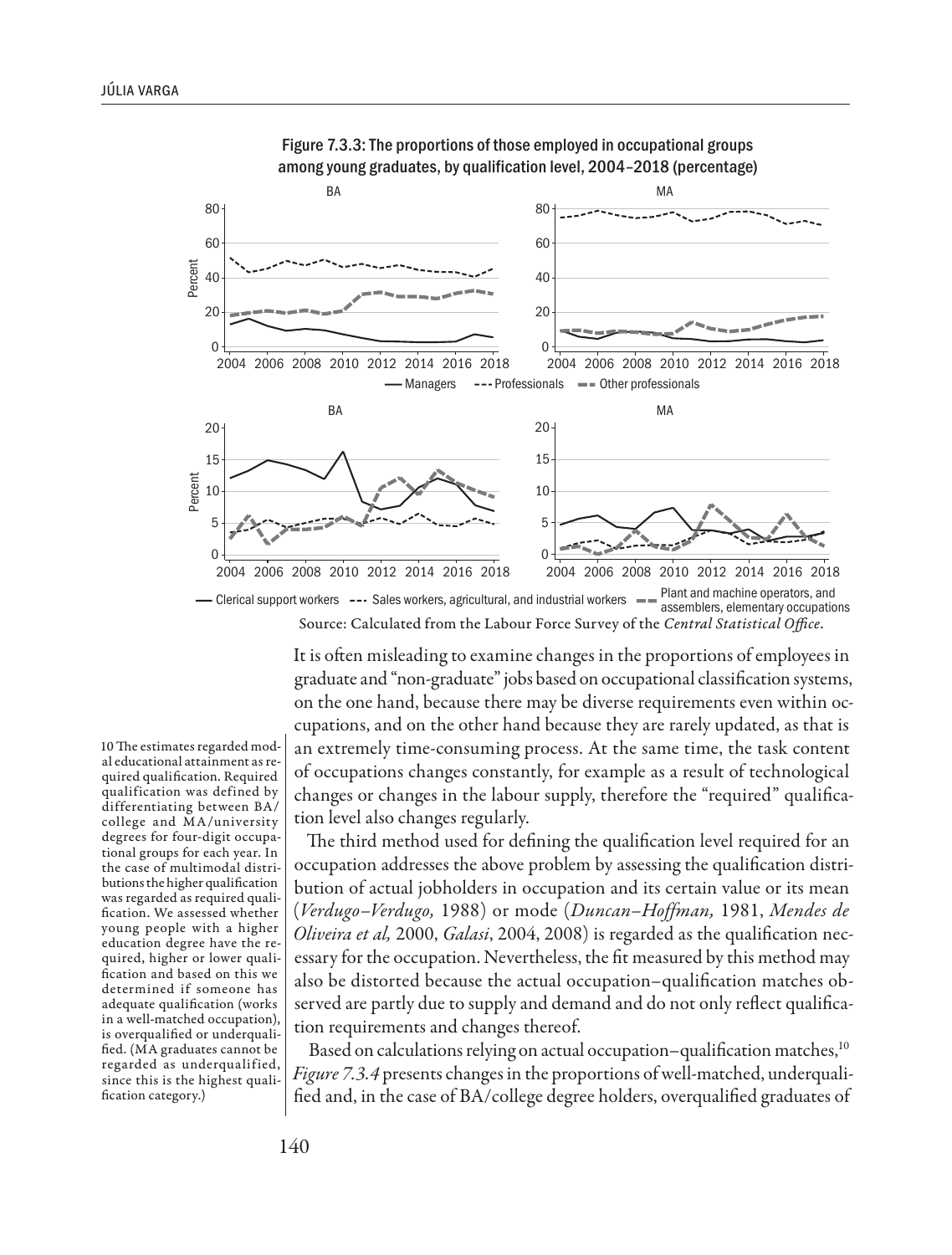the two qualification levels. The required qualification level is re-defined for each year, which makes it possible to take into account potential changes in qualification requirements.



Figure 7.3.4: The proportion of well-matched, overqualified and underqualified graduates, by qualification level, 2004–2016 (percentage)

Source: Calculated from data from the Wage Survey.

The proportion of those in a well-matched job dropped slightly first between 2007 and 2010 among BA degree holders, then declined more rapidly between 2013 and 2016, while the proportion of the overqualified increased. In 2016, about 40 per cent of BA degree holders aged younger than 36 were working in a well-matched job, 42 per cent of them were overqualified in their job and 18 per cent of them were underqualified. At the beginning of the period, 57 per cent of young MA graduates were working in a well-matched job, while 43 per cent of them were overqualified. By the end of the period, these proportions were roughly the opposite: in 2016, 54 per cent of the graduates were overqualified and 46 per cent of them were working in a well-matched job, which may indicate that during the transition from education to work, an increasing share of young graduates starts their career in a job requiring a lower level qualification.

Overqualification, underqualification and working in a well-matched job may have an impact on the wage return of young graduates. Relying on Hungarian data, *Galasi* (2004, 2008) assessed the influence of over- and underqualification on wage return. His analysis included all qualification levels and covered the entire working-age population. In the following we present changes in the impact of overqualification, underqualification and adequate qualification level on wage returns,<sup>11</sup> using the model of *Duncan-Hoffman* (1981).<sup>12</sup> Similarly to findings of other studies using this method [see the summary of *Leuven et al* (2011)], the results show that the return on "required" and "surplus" years in higher education is positive, while the return on "missing" years is negative. The return on required years is higher than that of surplus years. The

11 The results are not to be compared directly with the results of *Galasi* (2004, 2008), on the one hand because our sample only includes young people below 36 with at least an uppersecondary qualification (Matura) and Galasi carried out the estimation for the entire adult population and all qualification categories, and on the hand because those studies also contained variables for the interaction between labour market experience and overqualification, underqualification and well-matched qualification. As our sample only includes those aged below 36 and we have no information on how many years of labour market experience these individuals have spent as overqualified, underqualified or wellmatched employees, our study does not use such interaction variables.

12 Based on *Duncan–Hoffman* (1981), we investigated the effects of overqualification and underqualification using Mincer earnings functions by breaking down the number of years in education (*S*) into three elements: number of required years (*R*), overqualification years (*O*) and underqualification years  $(U)(S = R + O - U)$ . We estimated the following extended Mincer earnings  $\text{function: } \log(W_i) = \beta_0 + \beta_1 R_i + \beta_2 O_i +$  $β_3U_i + β_4EXP_i + β_5EXP_i^2 + β_6GEN_i +$  $\mu_{p}$  where  $W_{i}$  is earnings,  $EXP$  is potential labour market experience and *GEN* is binary variable for gender. The Figures show coefficients  $β_1, β_1$  and  $β_2$  obtained from the cross-sectional regressions estimated for each year.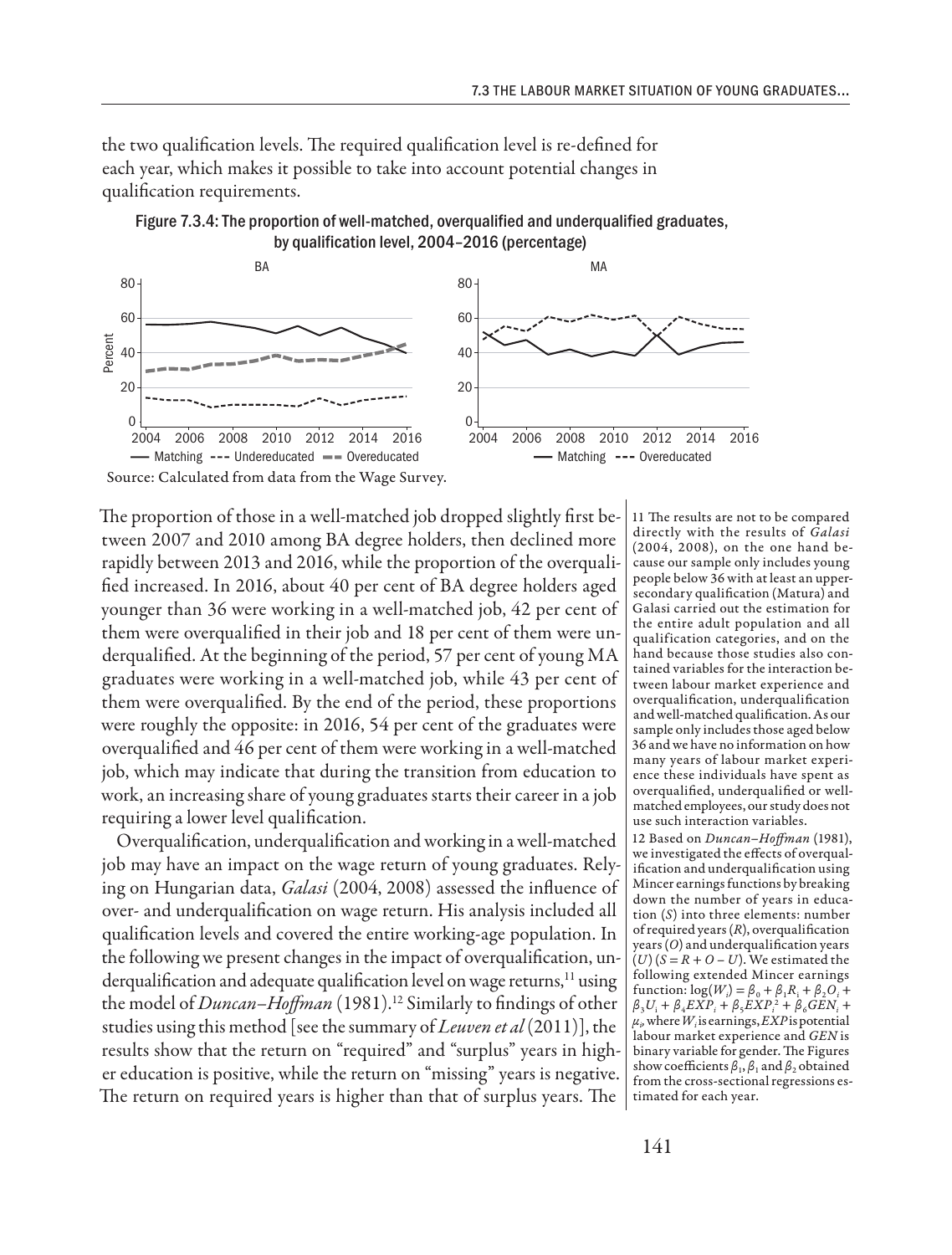wage return on required higher education years was excessively high, 15–17 per cent, over the entire period. Each surplus year in addition to the required qualification yielded 10–12 per cent, that is less than the required years but still a substantial positive return. The return on the surplus years started to decrease after 2012 and had declined to 7 per cent by 2016. Those who were underqualified for their jobs (in this case BA graduates who undertook tasks typically performed by MA graduates), realized 10–12 per cent lower wage returns with each missing higher education year.

However, this model does not take into account the varying skills and competences of young graduates. Firstly, it is not accidental as to which young graduate has a BA or MA level qualification: it may be related to their unobserved skills, which may also change over time due to changes in the proportions of applicants and entrants to higher education. Secondly, they do not randomly take well-matched or mismatched jobs: this may also be related to unobserved skills. Thus the estimated return on overqualification and underqualification may be associated with other unobserved characteristics of the human capital stock of young graduates.

Figure 7.3.5: Wage return on required, surplus and missing years, 2004–2016



As presented in Subchapter 8.1 on youth employment mobility, the over- or underqualification of young graduates may be temporary. It may be reasonable for the talented and highly qualified to start working in jobs inferior to their skills if it is compensated by faster promotion prospects (*Sicherman–Galor*, 1990). Subchapter 8.1 presents how the frequency of occupational change among young graduates increased after 2010 and that in the case of occupational change, they are less likely to move downwards or switch to another occupation of the same level than members of other qualification groups. It